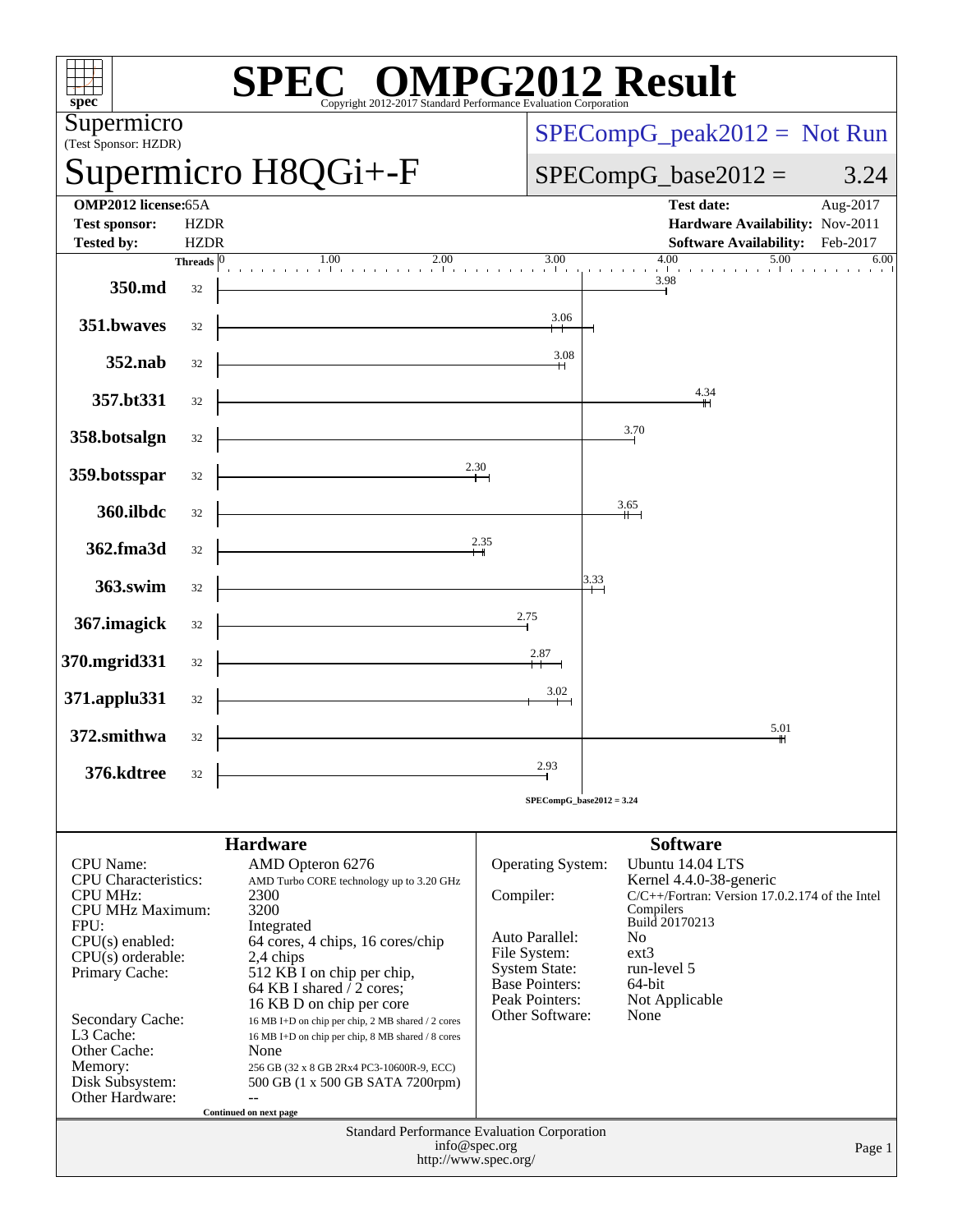

# **[SPEC OMPG2012 Result](http://www.spec.org/auto/omp2012/Docs/result-fields.html#SPECOMPG2012Result)**

(Test Sponsor: HZDR) Supermicro

## upermicro H8QGi+-F

 $SPECompG_peak2012 = Not Run$  $SPECompG_peak2012 = Not Run$ 

#### $SPECompG_base2012 = 3.24$  $SPECompG_base2012 = 3.24$

**[Test sponsor:](http://www.spec.org/auto/omp2012/Docs/result-fields.html#Testsponsor)** HZDR **[Hardware Availability:](http://www.spec.org/auto/omp2012/Docs/result-fields.html#HardwareAvailability)** Nov-2011

[Base Threads Run:](http://www.spec.org/auto/omp2012/Docs/result-fields.html#BaseThreadsRun) 32 [Minimum Peak Threads:](http://www.spec.org/auto/omp2012/Docs/result-fields.html#MinimumPeakThreads) --[Maximum Peak Threads:](http://www.spec.org/auto/omp2012/Docs/result-fields.html#MaximumPeakThreads) --

**[OMP2012 license:](http://www.spec.org/auto/omp2012/Docs/result-fields.html#OMP2012license)**65A **[Test date:](http://www.spec.org/auto/omp2012/Docs/result-fields.html#Testdate)** Aug-2017

**[Tested by:](http://www.spec.org/auto/omp2012/Docs/result-fields.html#Testedby)** HZDR **[Software Availability:](http://www.spec.org/auto/omp2012/Docs/result-fields.html#SoftwareAvailability)** Feb-2017

| <b>Results Table</b>  |                                                                                                                                                            |                                                                                                                                |       |                |       |         |       |             |                        |       |                                                                                                          |              |                |              |  |
|-----------------------|------------------------------------------------------------------------------------------------------------------------------------------------------------|--------------------------------------------------------------------------------------------------------------------------------|-------|----------------|-------|---------|-------|-------------|------------------------|-------|----------------------------------------------------------------------------------------------------------|--------------|----------------|--------------|--|
|                       | <b>Base</b>                                                                                                                                                |                                                                                                                                |       |                |       |         |       | <b>Peak</b> |                        |       |                                                                                                          |              |                |              |  |
| <b>Benchmark</b>      |                                                                                                                                                            | <b>Threads</b> Seconds                                                                                                         | Ratio | <b>Seconds</b> | Ratio | Seconds | Ratio |             | <b>Threads</b> Seconds | Ratio | <b>Seconds</b>                                                                                           | <b>Ratio</b> | <b>Seconds</b> | <b>Ratio</b> |  |
| 350.md                | 32                                                                                                                                                         | 1162                                                                                                                           | 3.98  | 1162           | 3.98  | 1160    | 3.99  |             |                        |       |                                                                                                          |              |                |              |  |
| 351.bwayes            | 32                                                                                                                                                         | 1481                                                                                                                           | 3.06  | 1356           | 3.34  | 1525    | 2.97  |             |                        |       |                                                                                                          |              |                |              |  |
| $352$ .nab            | 32                                                                                                                                                         | 1284                                                                                                                           | 3.03  | 1263           | 3.08  | 1263    | 3.08  |             |                        |       |                                                                                                          |              |                |              |  |
| 357.bt331             | 32                                                                                                                                                         | 1098                                                                                                                           | 4.32  | 1084           | 4.37  | 1093    | 4.34  |             |                        |       |                                                                                                          |              |                |              |  |
| 358.botsalgn          | 32                                                                                                                                                         | 1175                                                                                                                           | 3.70  | 1174           | 3.71  | 1174    | 3.70  |             |                        |       |                                                                                                          |              |                |              |  |
| 359.botsspar          | 32                                                                                                                                                         | 2287                                                                                                                           | 2.30  | 2174           | 2.41  | 2295    | 2.29  |             |                        |       |                                                                                                          |              |                |              |  |
| 360.ilbdc             | 32                                                                                                                                                         | 976                                                                                                                            | 3.65  | 945            | 3.77  | 985     | 3.61  |             |                        |       |                                                                                                          |              |                |              |  |
| 362.fma3d             | 32                                                                                                                                                         | 1670                                                                                                                           | 2.27  | 1602           | 2.37  | 1616    | 2.35  |             |                        |       |                                                                                                          |              |                |              |  |
| $363$ .swim           | 32                                                                                                                                                         | 1320                                                                                                                           | 3.43  | 1398           | 3.24  | 1361    | 3.33  |             |                        |       |                                                                                                          |              |                |              |  |
| 367.imagick           | 32                                                                                                                                                         | 2555                                                                                                                           | 2.75  | 2556           | 2.75  | 2553    | 2.75  |             |                        |       |                                                                                                          |              |                |              |  |
| 370.mgrid331          | 32                                                                                                                                                         | 1447                                                                                                                           | 3.06  | 1539           | 2.87  | 1583    | 2.79  |             |                        |       |                                                                                                          |              |                |              |  |
| 371.applu331          | 32                                                                                                                                                         | 2196                                                                                                                           | 2.76  | 2008           | 3.02  | 1929    | 3.14  |             |                        |       |                                                                                                          |              |                |              |  |
| 372.smithwa           | 32                                                                                                                                                         | 1070                                                                                                                           | 5.01  | 1073           | 5.00  | 1063    | 5.04  |             |                        |       |                                                                                                          |              |                |              |  |
| 376.kdtree            | 32                                                                                                                                                         | 1540                                                                                                                           | 2.92  | 1536           | 2.93  | 1535    | 2.93  |             |                        |       |                                                                                                          |              |                |              |  |
|                       |                                                                                                                                                            |                                                                                                                                |       |                |       |         |       |             |                        |       | Results appear in the order in which they were run. Bold underlined text indicates a median measurement. |              |                |              |  |
|                       |                                                                                                                                                            |                                                                                                                                |       |                |       |         |       |             |                        |       |                                                                                                          |              |                |              |  |
| <b>Platform Notes</b> |                                                                                                                                                            |                                                                                                                                |       |                |       |         |       |             |                        |       |                                                                                                          |              |                |              |  |
|                       | Sysinfo program /tmp/spec/1.1/Docs/sysinfo<br>Revision 563 of 2016-06-10 (097295389cf6073d8c3b03fa376740a5)<br>running on laser082 Thu Aug 3 13:00:44 2017 |                                                                                                                                |       |                |       |         |       |             |                        |       |                                                                                                          |              |                |              |  |
|                       |                                                                                                                                                            | This section contains SUT (System Under Test) info as seen by<br>some common utilities. To remove or add to this section, see: |       |                |       |         |       |             |                        |       |                                                                                                          |              |                |              |  |

<http://www.spec.org/omp2012/Docs/config.html#sysinfo>

Standard Performance Evaluation Corporation From /proc/cpuinfo model name : AMD Opteron(TM) Processor 6276 4 "physical id"s (chips) 64 "processors" cores, siblings (Caution: counting these is hw and system dependent. The following excerpts from /proc/cpuinfo might not be reliable. Use with caution.) cpu cores : 8 siblings : 16 physical 0: cores 0 1 2 3 4 5 6 7 physical 1: cores 0 1 2 3 4 5 6 7 physical 2: cores 0 1 2 3 4 5 6 7 physical 3: cores 0 1 2 3 4 5 6 7 Continued on next page

[info@spec.org](mailto:info@spec.org) <http://www.spec.org/>

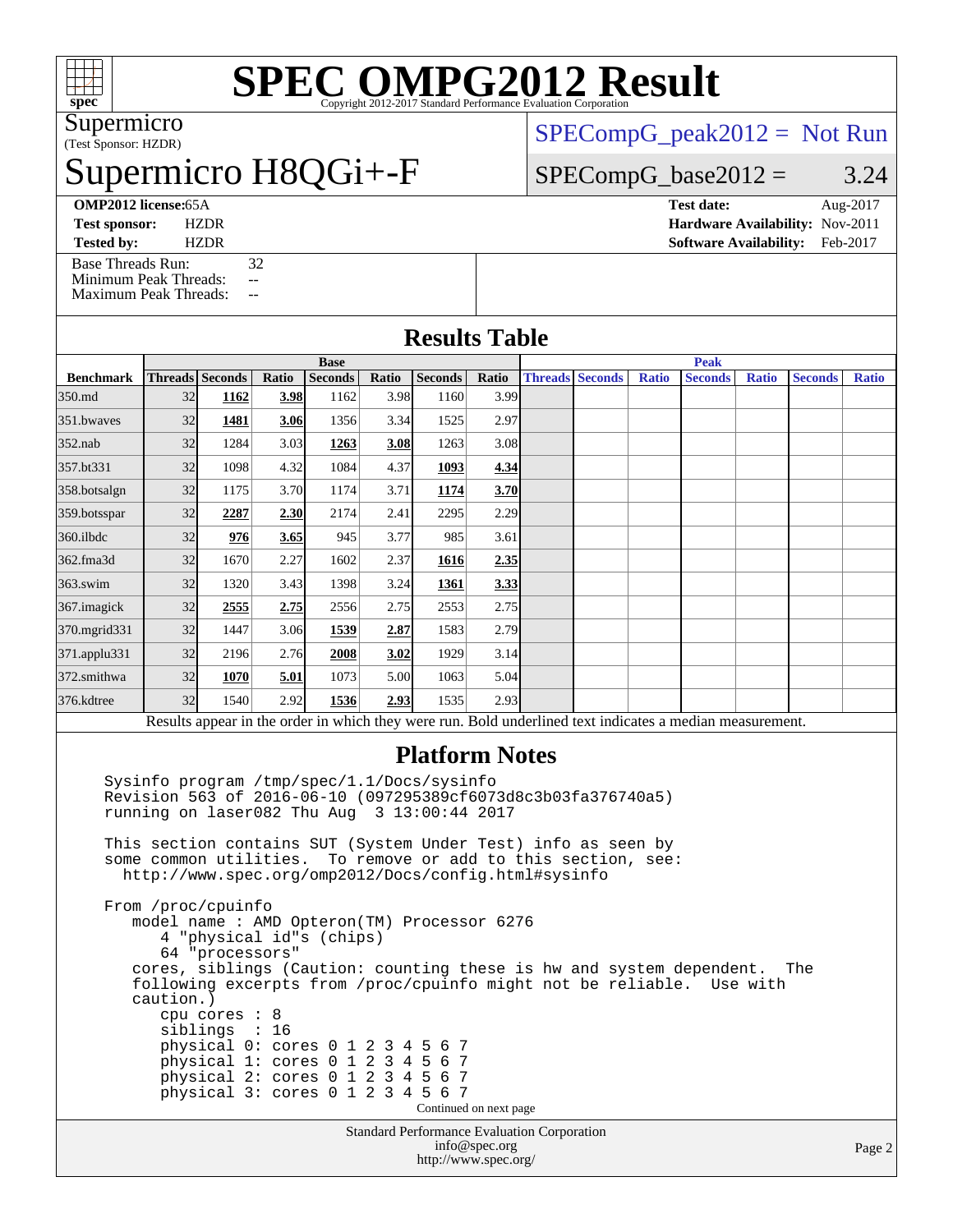

#### **[SPEC OMPG2012 Result](http://www.spec.org/auto/omp2012/Docs/result-fields.html#SPECOMPG2012Result)** Copyright 2012-2017 Standard Performance Evaluation Corporation

(Test Sponsor: HZDR) Supermicro

# permicro H8QGi+-F

 $SPECompG_peak2012 = Not Run$  $SPECompG_peak2012 = Not Run$ 

 $SPECompG_base2012 = 3.24$  $SPECompG_base2012 = 3.24$ 

**[OMP2012 license:](http://www.spec.org/auto/omp2012/Docs/result-fields.html#OMP2012license)**65A **[Test date:](http://www.spec.org/auto/omp2012/Docs/result-fields.html#Testdate)** Aug-2017 **[Test sponsor:](http://www.spec.org/auto/omp2012/Docs/result-fields.html#Testsponsor)** HZDR **[Hardware Availability:](http://www.spec.org/auto/omp2012/Docs/result-fields.html#HardwareAvailability)** Nov-2011 **[Tested by:](http://www.spec.org/auto/omp2012/Docs/result-fields.html#Testedby)** HZDR **[Software Availability:](http://www.spec.org/auto/omp2012/Docs/result-fields.html#SoftwareAvailability)** Feb-2017

#### **[Platform Notes \(Continued\)](http://www.spec.org/auto/omp2012/Docs/result-fields.html#PlatformNotes)**

cache size : 2048 KB

 From /proc/meminfo MemTotal: 264017344 kB HugePages\_Total: 0<br>Hugepagesize: 2048 kB Hugepagesize:

 /usr/bin/lsb\_release -d Ubuntu 14.04.5 LTS

From /etc/\*release\* /etc/\*version\*

 debian\_version: jessie/sid os-release:

 NAME="Ubuntu" VERSION="14.04.5 LTS, Trusty Tahr" ID=ubuntu ID\_LIKE=debian PRETTY\_NAME="Ubuntu 14.04.5 LTS" VERSION\_ID="14.04" HOME\_URL="<http://www.ubuntu.com/"> SUPPORT\_URL="<http://help.ubuntu.com/"> rh-release: Red Hat Enterprise Linux Server release 7.2 (Maipo)

 uname -a: Linux laser082 4.4.0-38-generic #57~14.04.1-Ubuntu SMP Tue Sep 6 17:20:43 UTC 2016 x86\_64 x86\_64 x86\_64 GNU/Linux

run-level 5 Apr 5 08:55

SPEC is set to: /tmp/spec/1.1<br>Filesystem Type Size Filesystem Type Size Used Avail Use% Mounted on 37G 8.2G

Cannot run dmidecode; consider saying 'chmod +s /usr/sbin/dmidecode'

(End of data from sysinfo program)

#### **[General Notes](http://www.spec.org/auto/omp2012/Docs/result-fields.html#GeneralNotes)**

 Environment: KMP\_LIBRARY=turnaround KMP\_BLOCKTIME=infinite KMP\_STACKSIZE=190M OMP\_DYNAMIC=FALSE OMP\_NESTED=FALSE